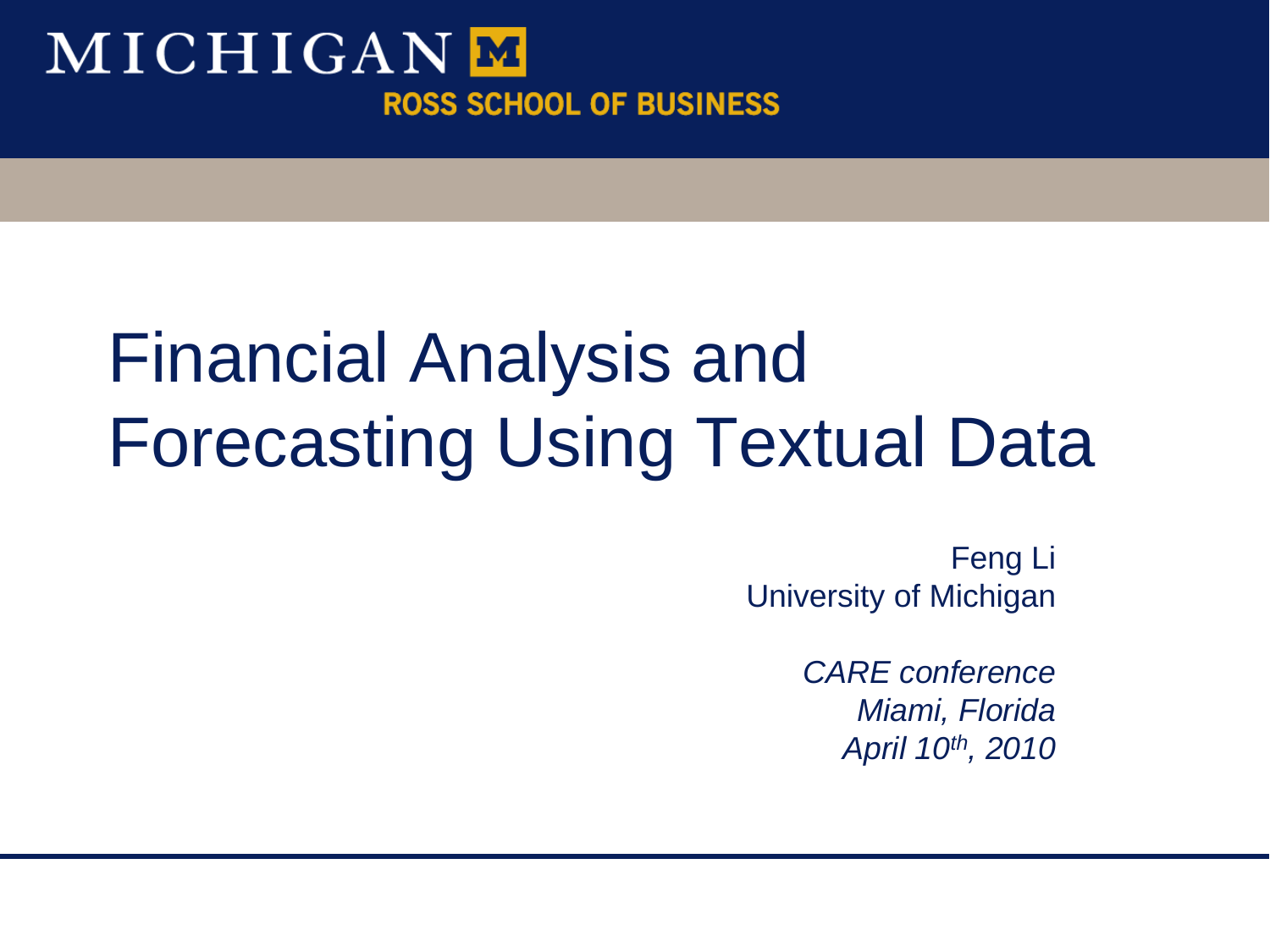#### Roadmap

• Why textual information

• Different approaches

• Future research opportunities

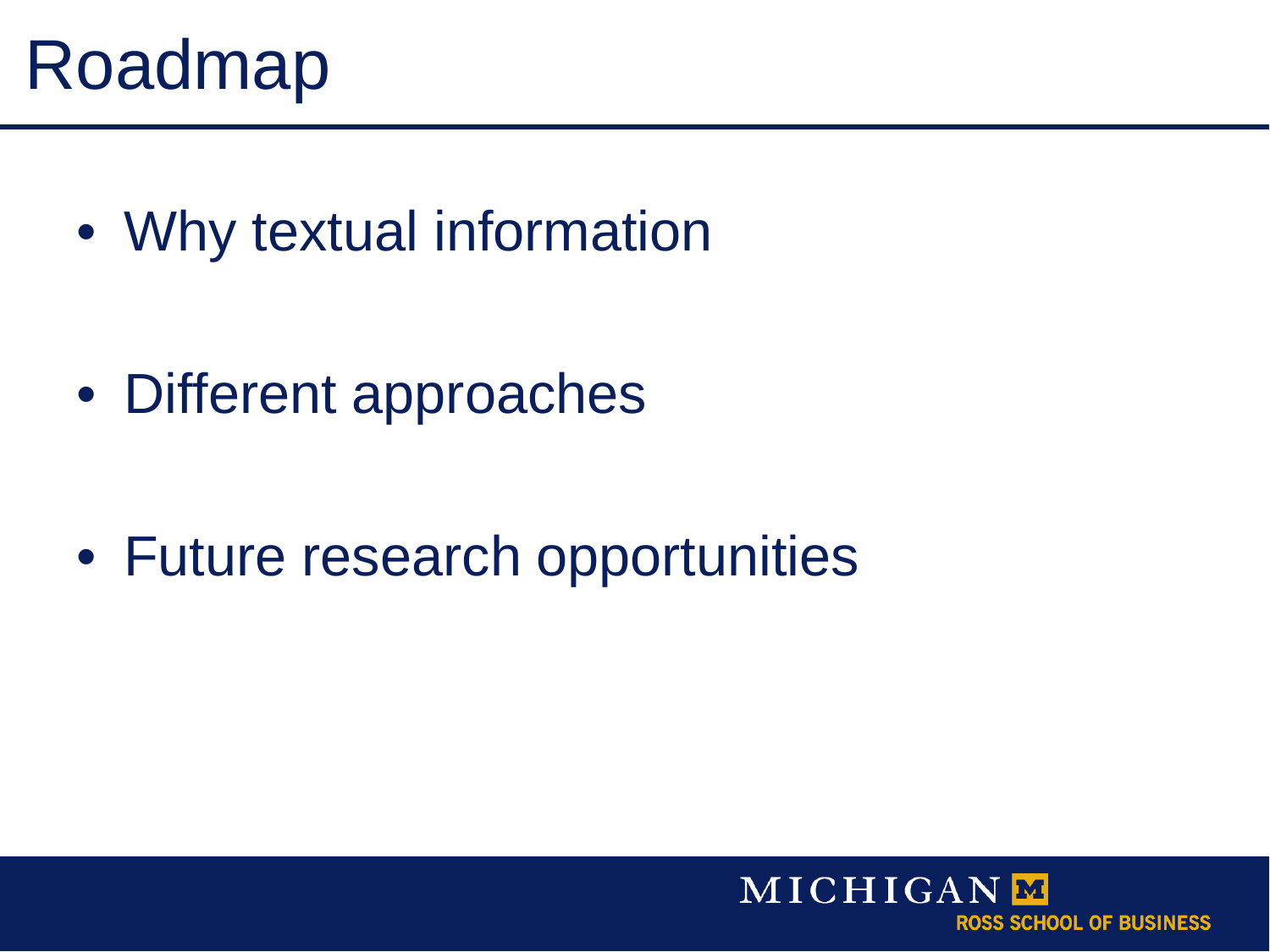# Why text? (1)

- Important information source
	- ~ Typical financial statements: 200+ numbers, 30,000+ words
	- $\sim$  Transactions  $\rightarrow$  net income (aggregation)
	- Text  $\rightarrow$  numeric variables (data reduction)

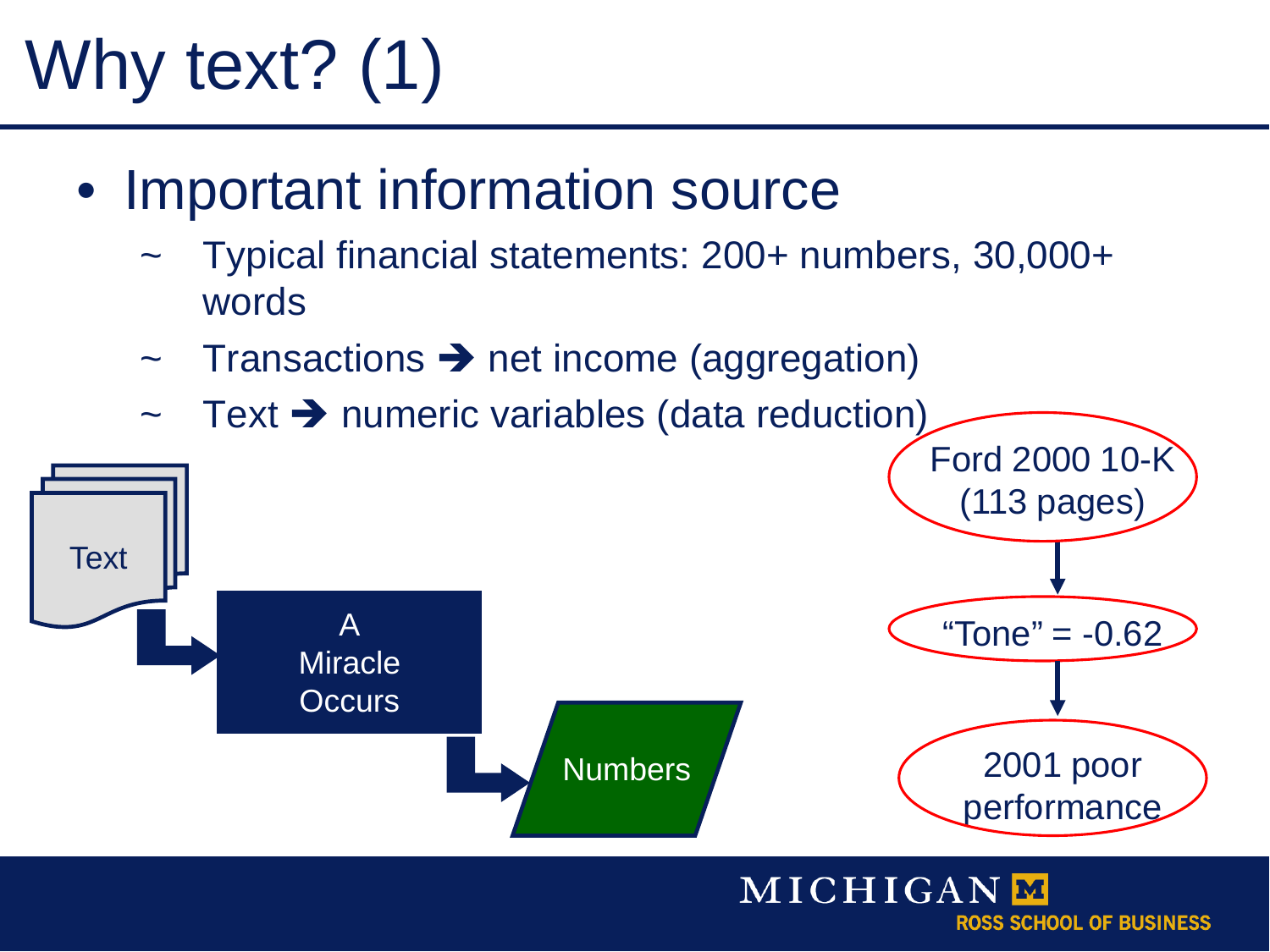# Why text? (2)

- Data generating function
	- ~ Notes to the financial statements
	- ~ E.g., sales revenue increases, but revenue recognition method changed
- Can be forward-looking compared with many other fundamental signals

"We have incurred significant losses since our inception, and we expect to continue to incur net losses for the foreseeable future."

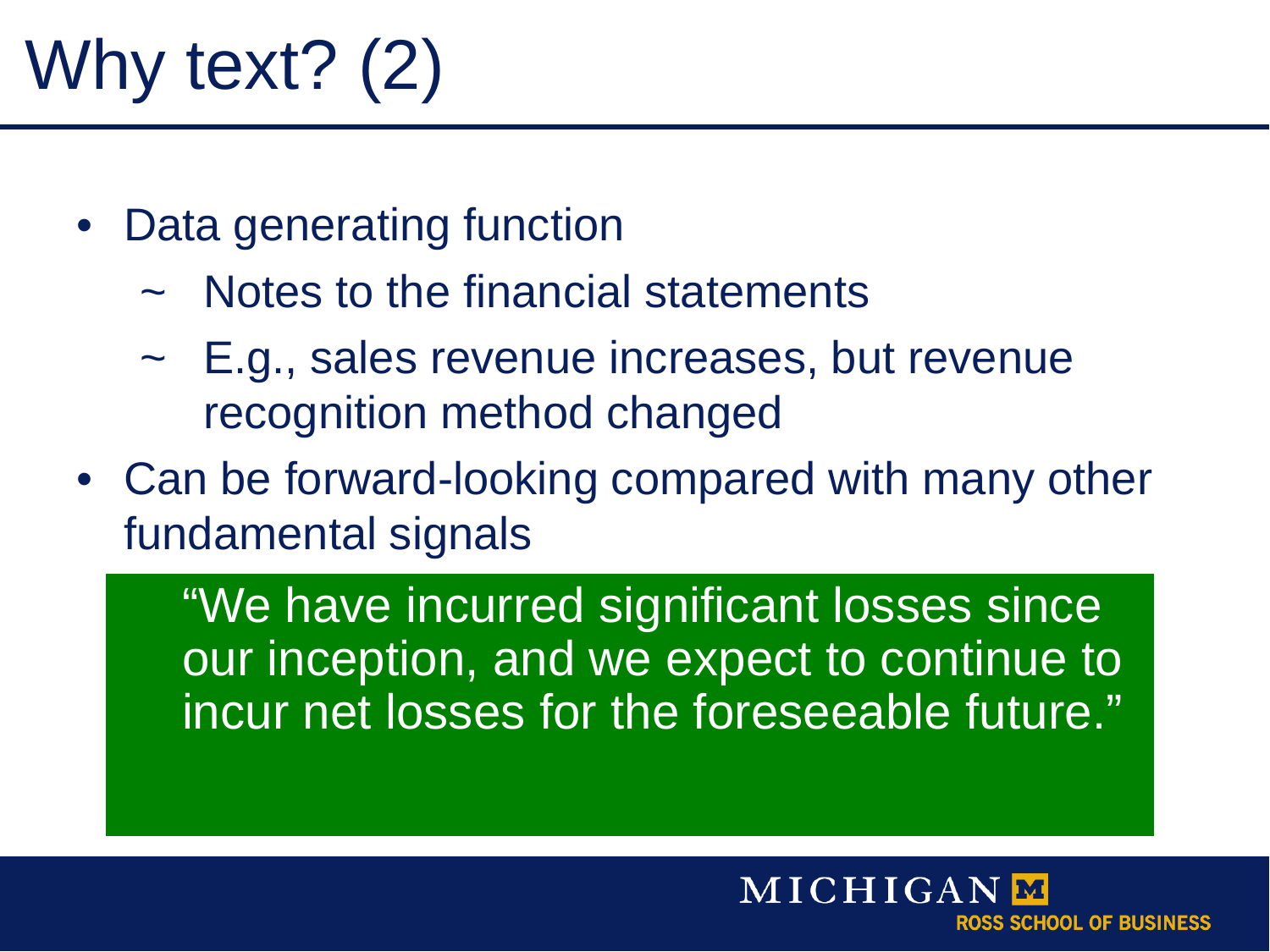### Understanding text

- Not really something new
	- ~ E.g., Bible gospels authorship study
	- ~ E.g., using footnote to understand financial numbers
	- The question is: Can we do it quantitatively using large sample?
- Inter-disciplinary: Linguists, statisticians, computer scientists, psychologists; content analysis, text mining, computational linguistics, natural language processing
- There is relatively little empirical research on financial forecasting using textual data

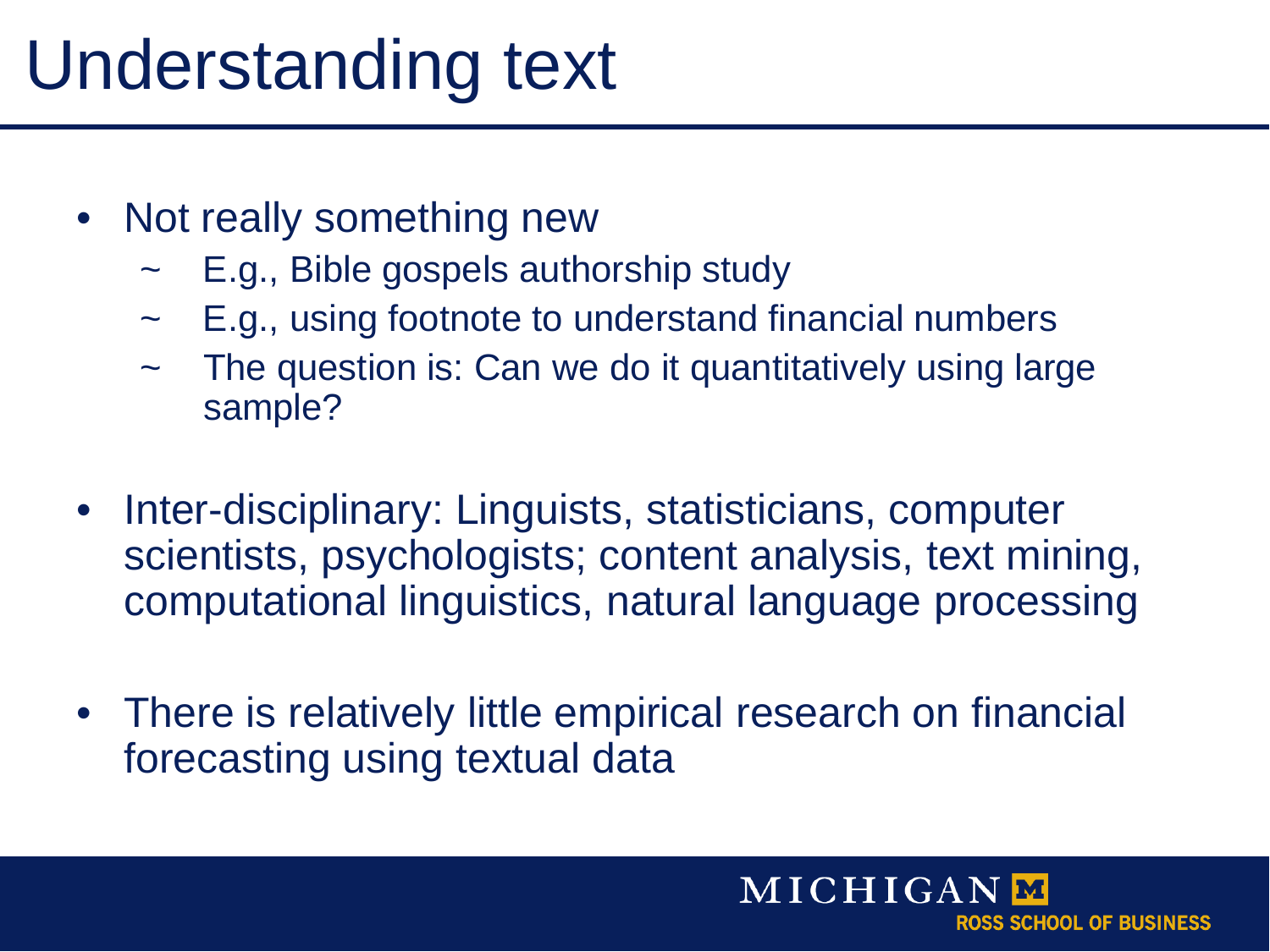#### Sources of textual data

- Potentially interesting for financial forecasting
	- ~ SEC filings
	- ~ Earnings releases
	- ~ Conference calls
	- ~ Financial news
	- ~ Analyst reports

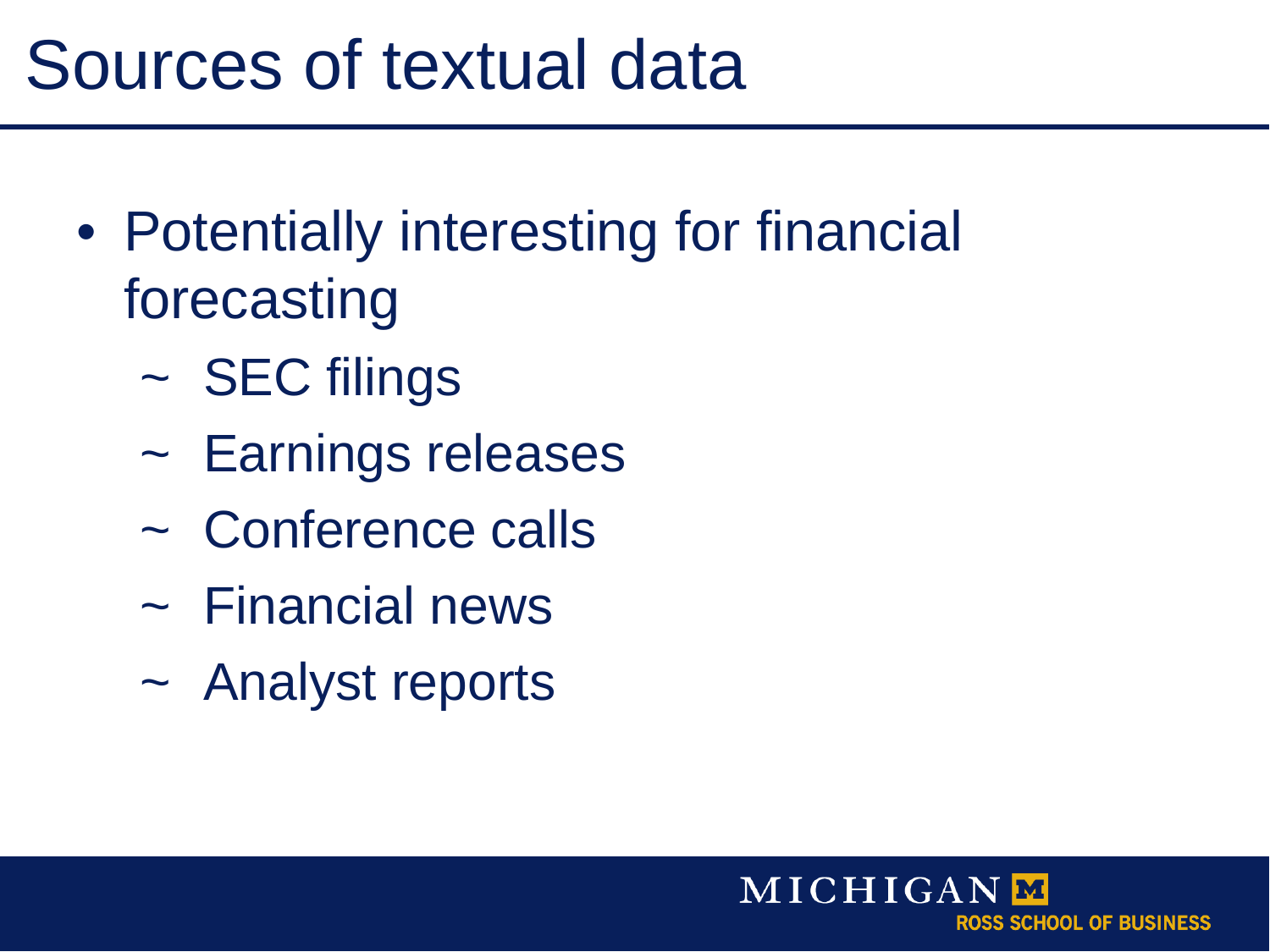#### Two ways of using textual data

- Textual information as main variable  $\sim$  But  $\ldots$  1 number might  $\epsilon$  = 1000 words
- Textual information as contextual variable
	- ~ Combine textual information with other variables of interest (earnings, prices…)
	- $\sim$  E.g., accrual anomaly as a function of ...

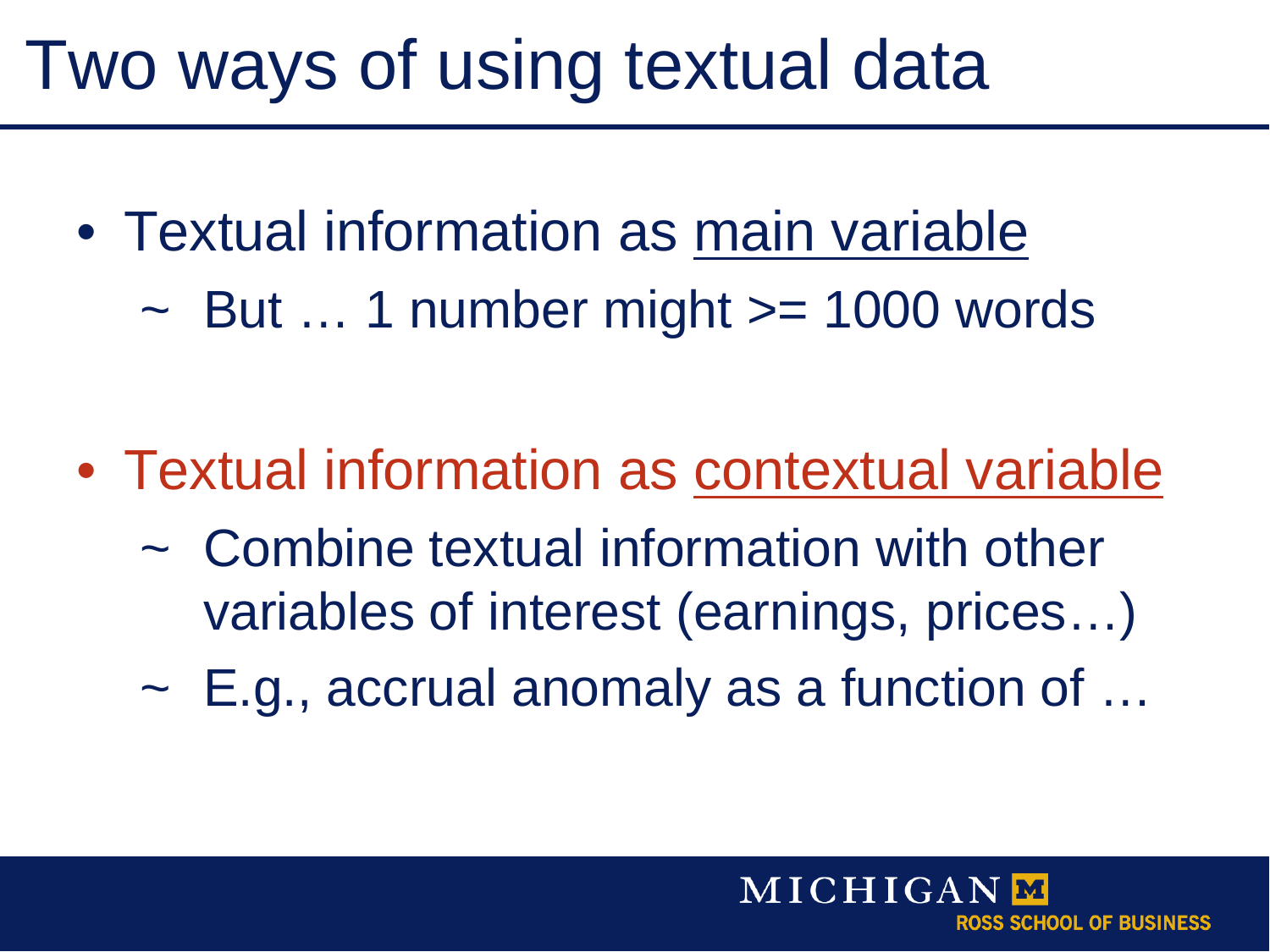#### Understand text: parsimonious approach

- Frequency count of specific words
- Keyword extraction
	- ~ Extract key sentences and strip away anything unimportant
	- ~ Look for particularly important keywords, nouns and noun phrases that recur frequently in a text

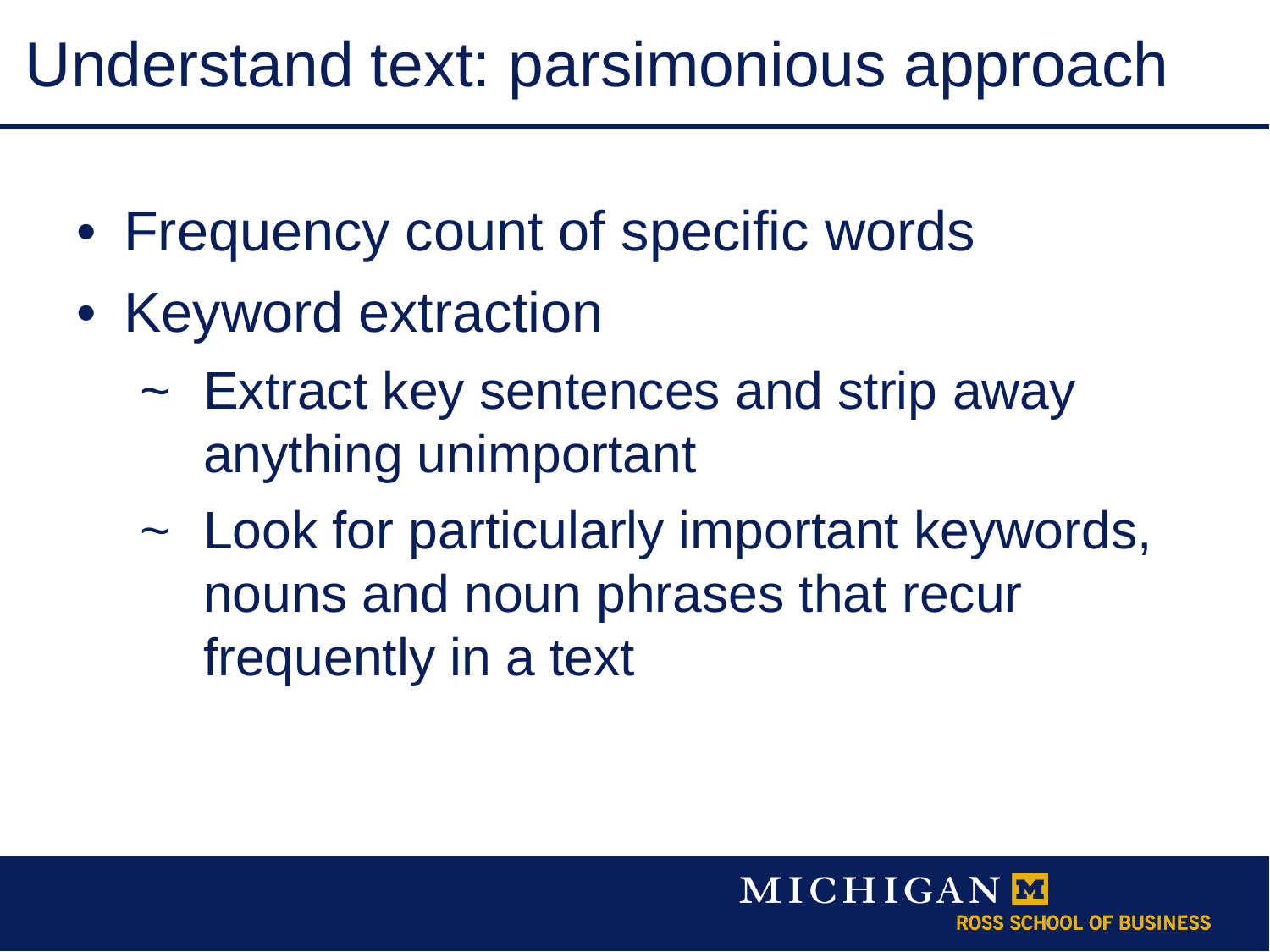Example: GE's "greatometer" (*Scott Davis, Morgan Stanley's lead GE analyst)*

- In 2002 Q3 call, Messrs. Immelt and Sherin said "great" more than 20 times.
- 2005 Q2, 70 times (GE shares rose 37%)
- 2006 Q3, 37 times (GE stock fell 10%)
- 2007 Q4, 80 incidences of greatness, including the "great company," the "great quarter," the "great momentum" and the "great risk management." (GE shares rose to \$40.16.)

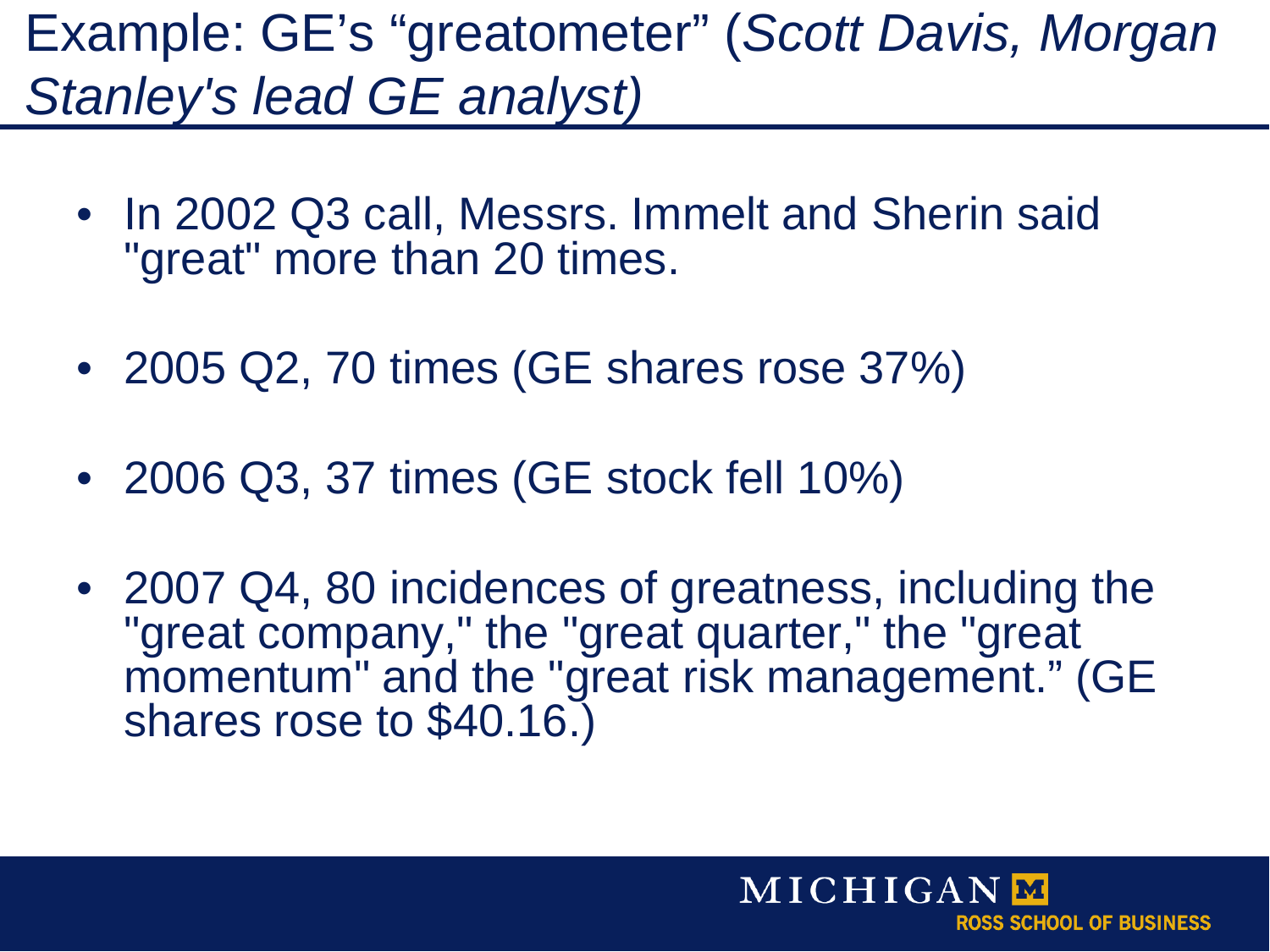*American International Group, Inc. 2006 Annual Report*

• "Solid execution of our strategies and the absence of significant catastrophes contributed to our outstanding results in 2006. Around the world and across all of our business segments we are capitalizing on growth opportunities, using our business diversity and matrix management structure to respond quickly to customer needs."

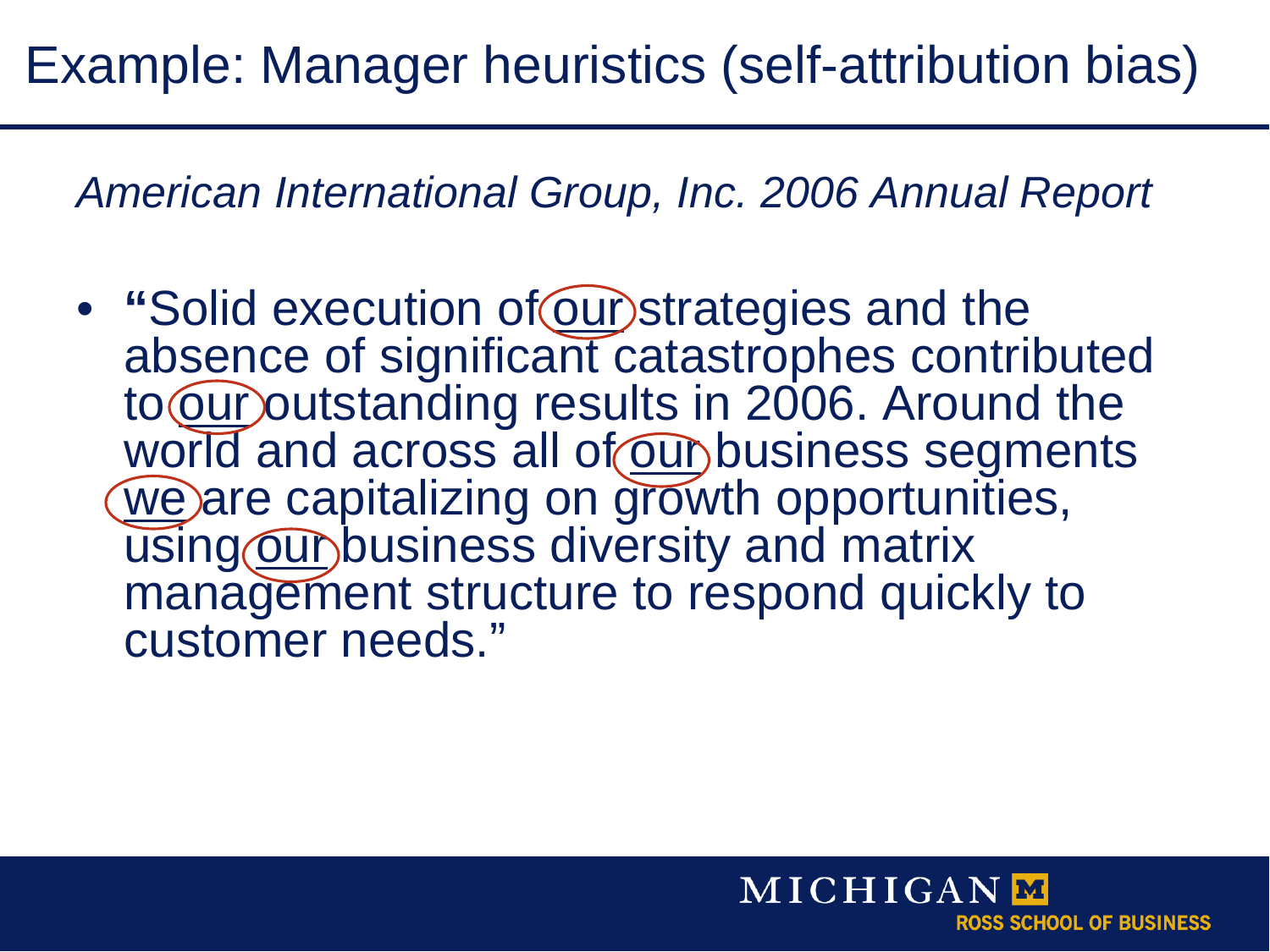*American International Group, Inc. 2008 Annual Report*

• "AIG reported that the continued severe credit market deterioration, particularly in mortgage- backed securities, and charges related to ongoing restructuring activities, contributed to a record net loss for the fourth quarter of \$61.7 billion, or \$22.95 per diluted share, compared to a 2007 fourth quarter net loss of \$5.3 billion, or \$2.08 per diluted share."

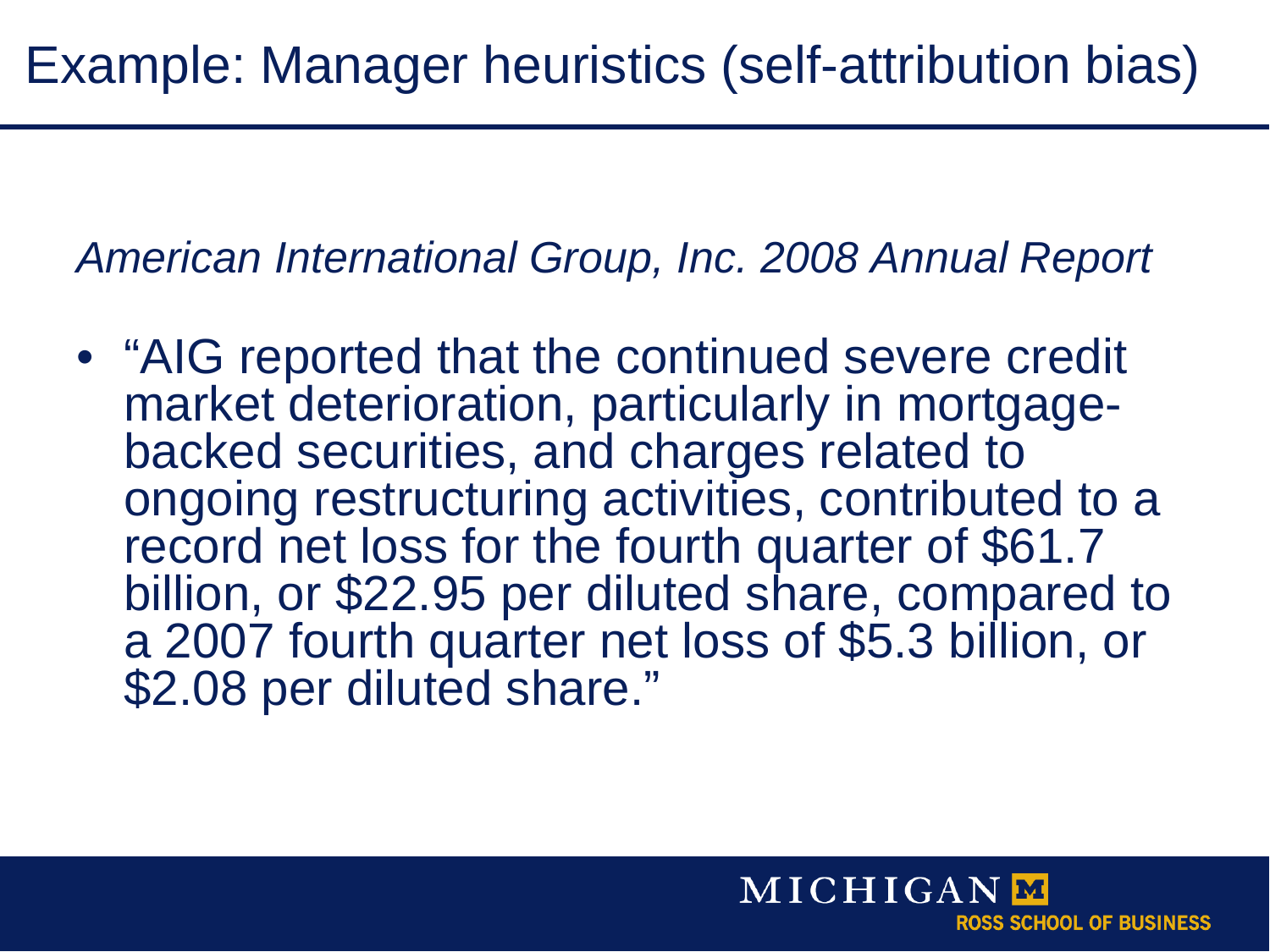### Empirical evidence

- Evidence shows that this approach might work reasonably well.
- Li (2010): managers' self-attribution bias is associated with operation turnover rate, return volatility etc.
- Chatterjee and Hambrick (2007): CEO narcissism (measured using simple word count) has implications for company strategy and performance.

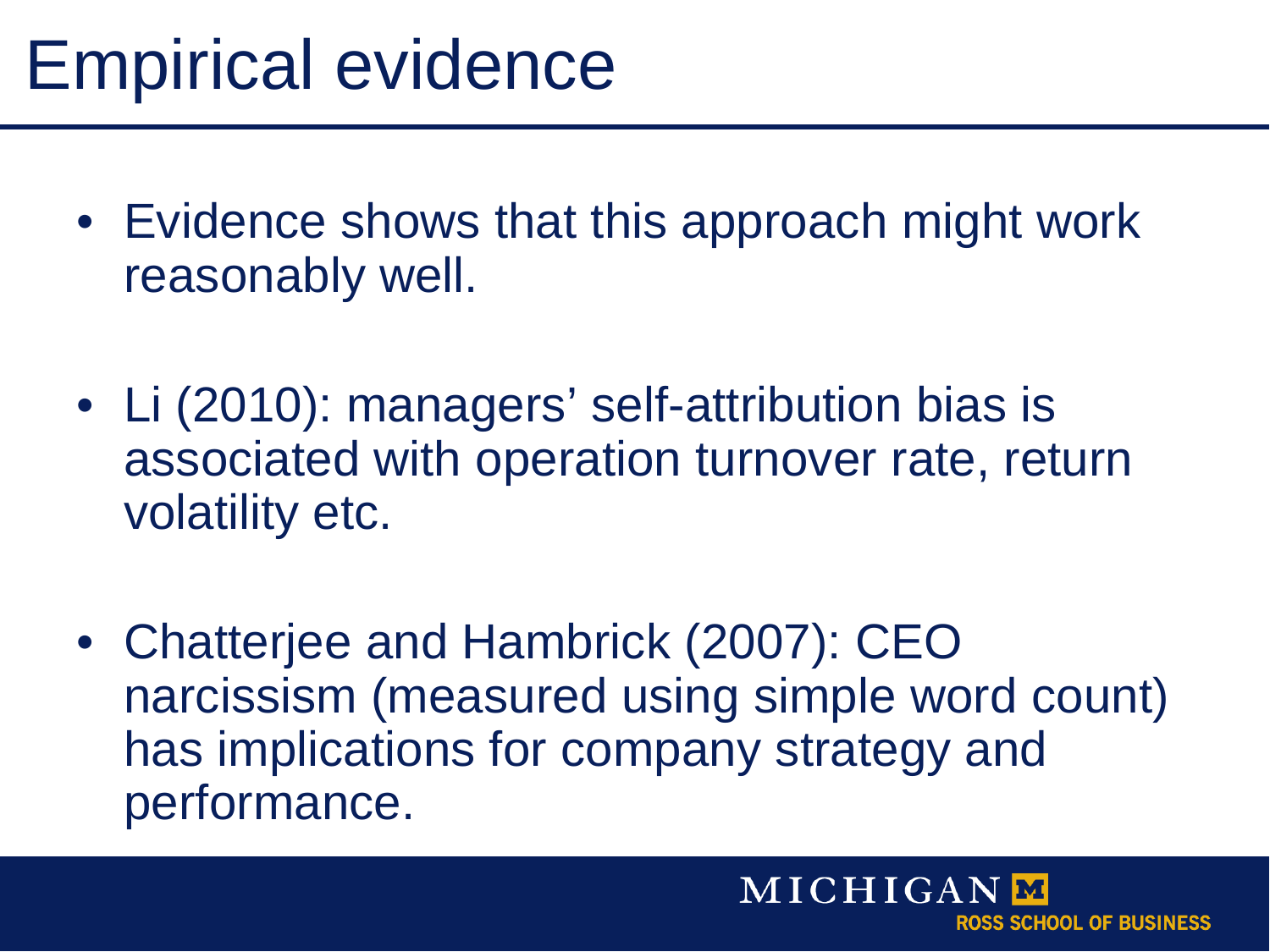### Understand text: dictionary approach

- Mapping algorithm
	- ~ For e.g., dictionaries written by psychologists
		- DICTION
		- General Inquirer
		- LIWC

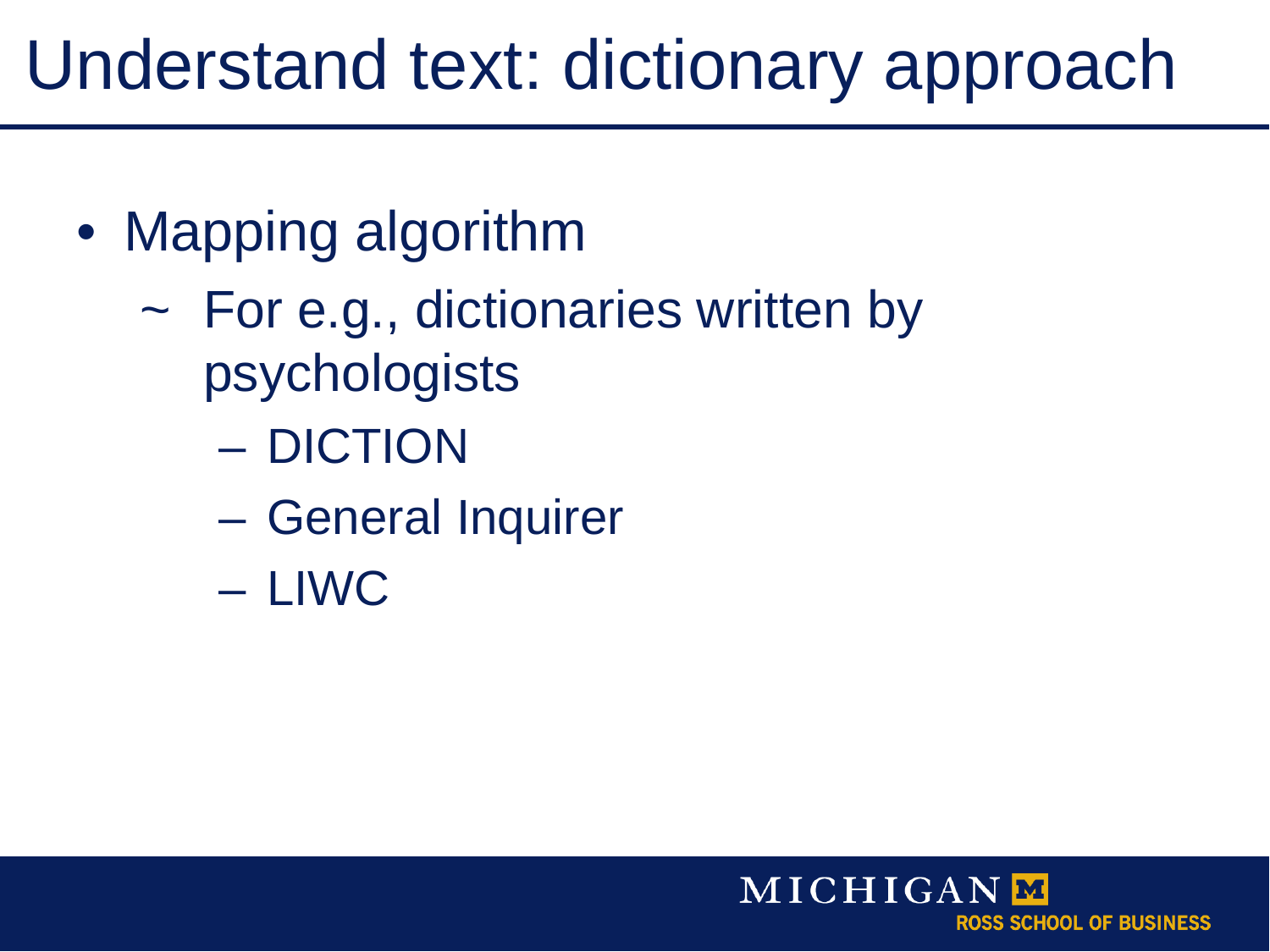#### Example

#### • "It is a cloudy day and the stock market is not doing well."

**General Inquirer** output

| tag N $\%$                      |  | <b>words</b>              |
|---------------------------------|--|---------------------------|
|                                 |  | Pos 1 7.69 WELL#2=1       |
|                                 |  | Pstv 1 7.69 WELL#2=1      |
|                                 |  | Virtue $1, 7.69$ WELL#2=1 |
|                                 |  | Strng 1 7.69 $DO#1=1$     |
| Actv 1 7.69                     |  | $DO#1=1$                  |
| Negate $1, 7.69$ NOT=1          |  |                           |
| $Econ^*$ 1 7.69                 |  | $MARKET#1=1$              |
| Means 1 7.69                    |  | $STOCK=1$                 |
| Work 1 7.69                     |  | $DO#1=1$                  |
|                                 |  | Time* $17.69$ DAY=1       |
| <b>PLACE</b> 1 7.69             |  | $MARKET#1=1$              |
|                                 |  | Social 1 7.69 MARKET#1=1  |
| <b>PRON</b> 1 7.69 <b>IT</b> =1 |  |                           |
| DAV 1 7.69                      |  | $DO#1=1$                  |
| SV                              |  | 2 15.38 ARE#1=1 ARE#2=1   |

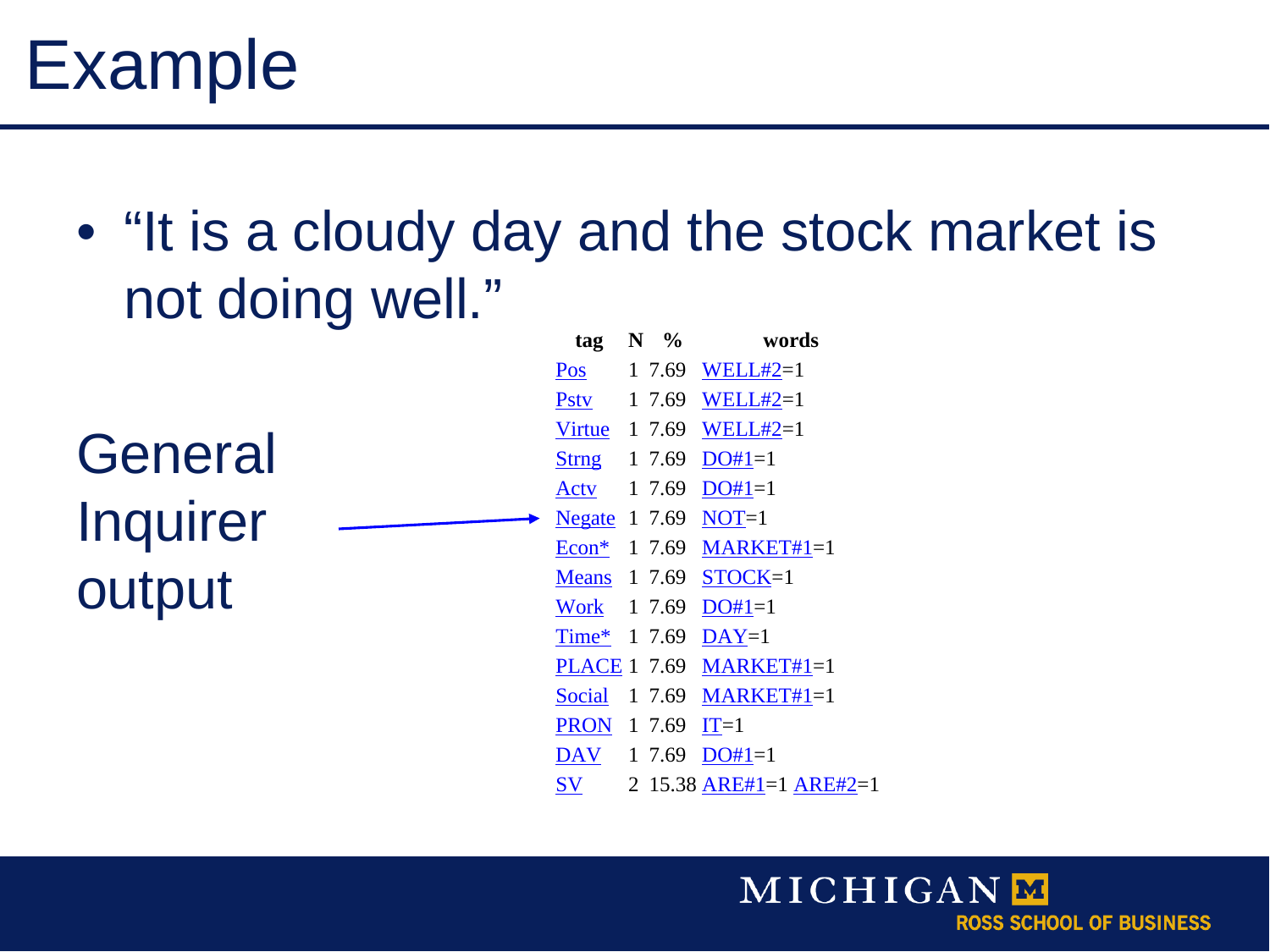### Pros and cons of dictionary approach

- Pros
	- ~ Easy
- Cons
	- ~ Tailored dictionary was not readily available
	- ~ "Downgrade" is not a negative word in GI
	- ~ Prior ignored
	- ~ Context ignored
- Essentially it's a word-level analysis

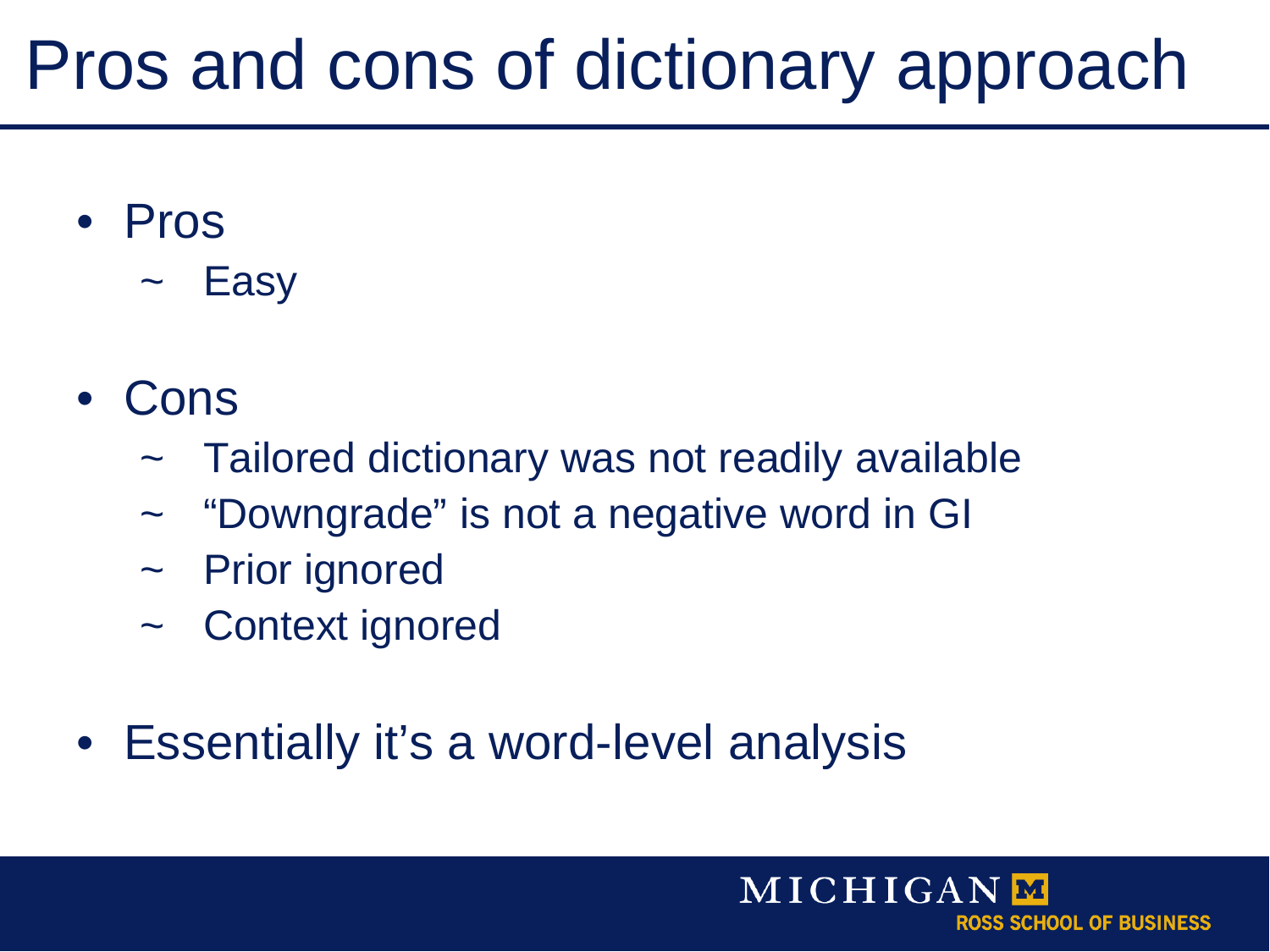#### Performance of the dictionary-based measures



#### MICHIGANM **ROSS SCHOOL OF BUSINESS**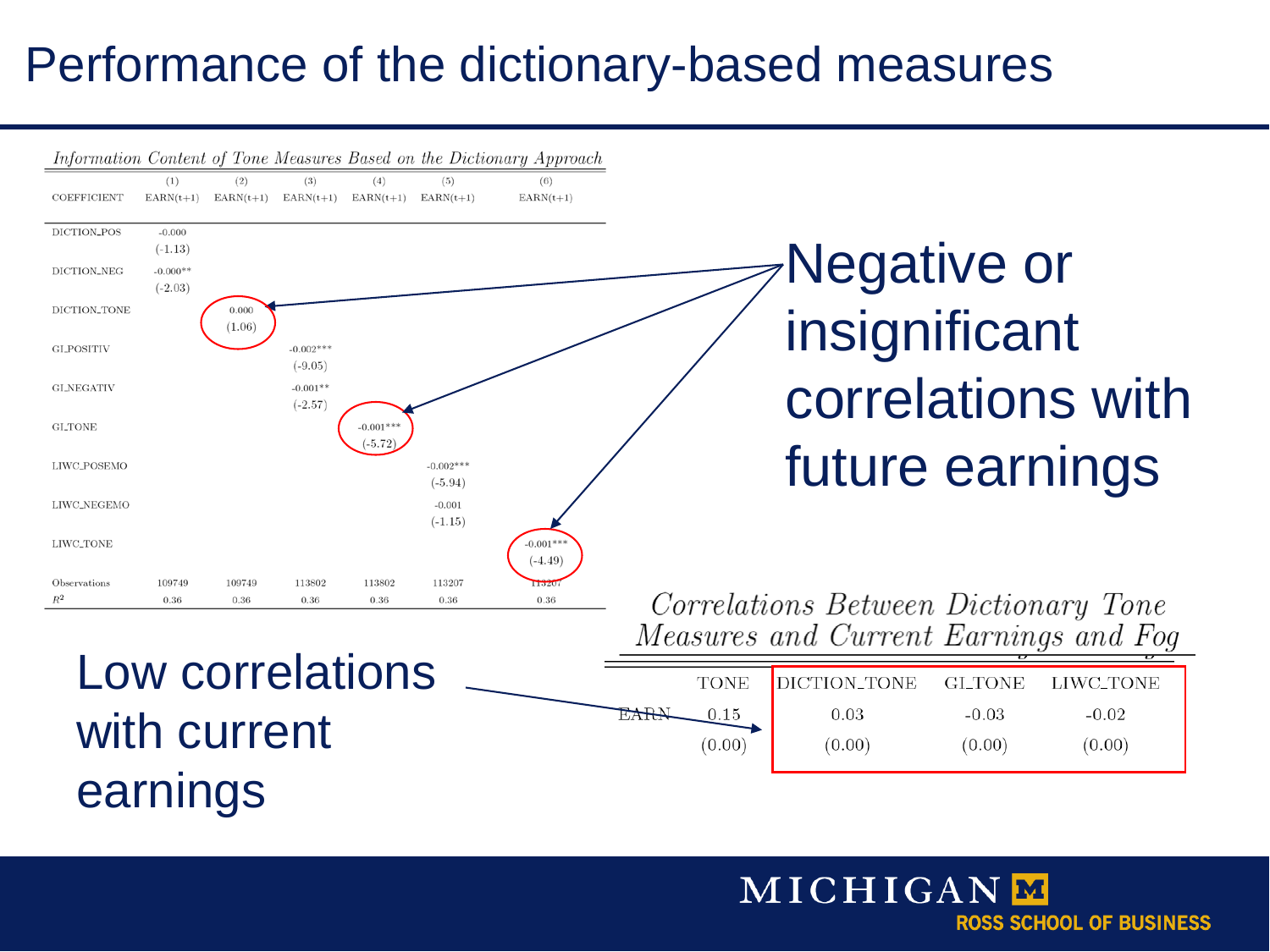## Dictionary tailored for financial setting

• Henry and Leone (2010)

|                    | Coefficient     | Coefficient           | Coefficient           |
|--------------------|-----------------|-----------------------|-----------------------|
|                    | $(t-Stat)$      | $(t-Stat)$            | $(t-Stat)$            |
| <b>INTERCEPT</b>   | $-0.011***$     | 0.000                 | $-0.006$ <sup>*</sup> |
|                    | $(-4.330)$      | $(-0.083)$            | $(-2.124)$            |
| UE                 | $0.208***$      | $0.219***$            | $0.217***$            |
|                    | (10.941)        | (11.390)              | (11.320)              |
| <b>SIZE</b>        | $0.001***$      | $0.001***$            | $0.001***$            |
|                    | (3.042)         | (2.723)               | (3.646)               |
| LOSS               | $-0.012***$     | $-0.013***$           | $-0.013***$           |
|                    | $(-8.416)$      | $(-8.453)$            | $(-9.312)$            |
| FD SCORE           | 0.024<br>2.289) |                       |                       |
| DICTION SCORE      |                 | $0.007***$<br>(4.637) |                       |
| GI SCORE           |                 |                       | $0.014***$<br>(4.633) |
| Year Fixed Effects | Yes             | Yes                   | Yes                   |
| Adjusted R2        | 3.10%           | 2.40%                 | 2.40%                 |

Panel A. Regression of Abnormal Returns on Unexpected Earnings and Tone Scores, controlling for Loss-making Companies

#### MICHIGANM **ROSS SCHOOL OF BUSINESS**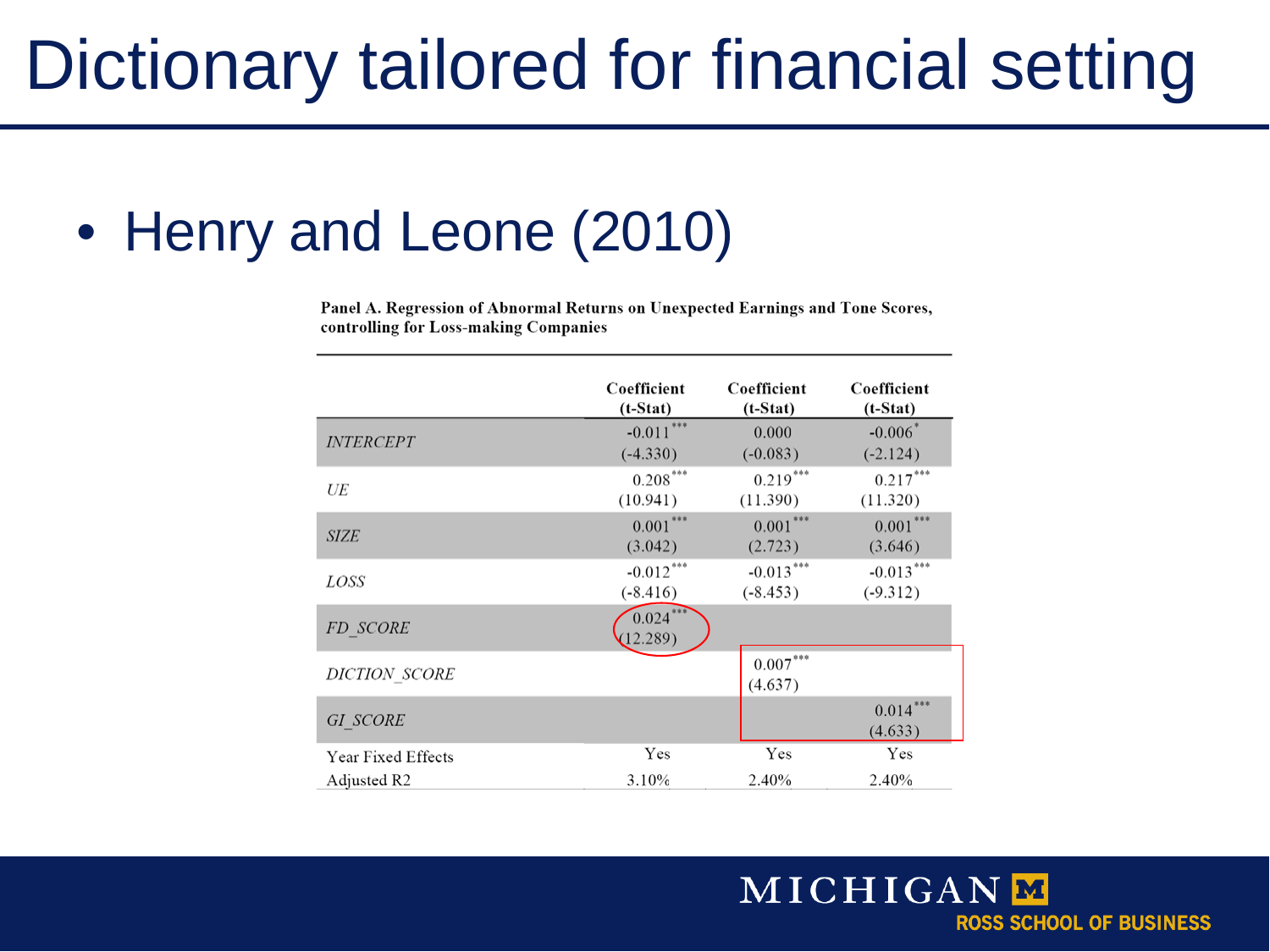### Understand text: statistical approach

- Train on some data  $\rightarrow$  learn  $\rightarrow$  predict
	- Naïve Bayesian (Fast; decent results)
	- SVM (Support vector machine)
- Let the data decide the pattern
- Danger: over-fitting the data
	- ~ Limited success of neural networks in financial forecasting
- Important: Cross-validation tests to guard against over-fitting

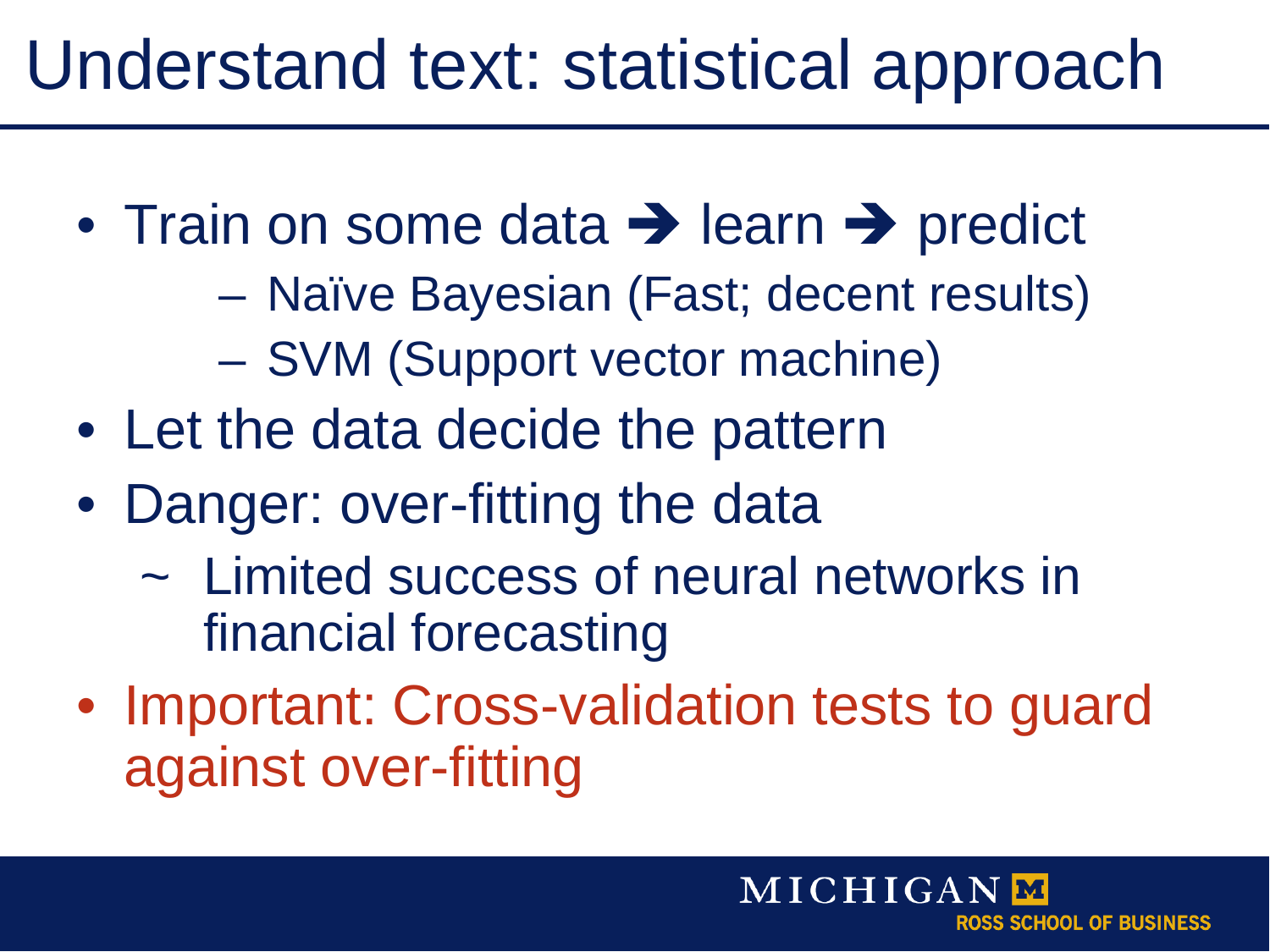#### Understand text: more structured approach

- Par-of-speech (POS) tagging
	- ~ Rule-Based tagging (Voutilainen 1995)
	- Stochastic (e.g., Hidden Markov Model) tagging (Brants 2000)
	- ~ Transformation-based tagging (Brill 1995)



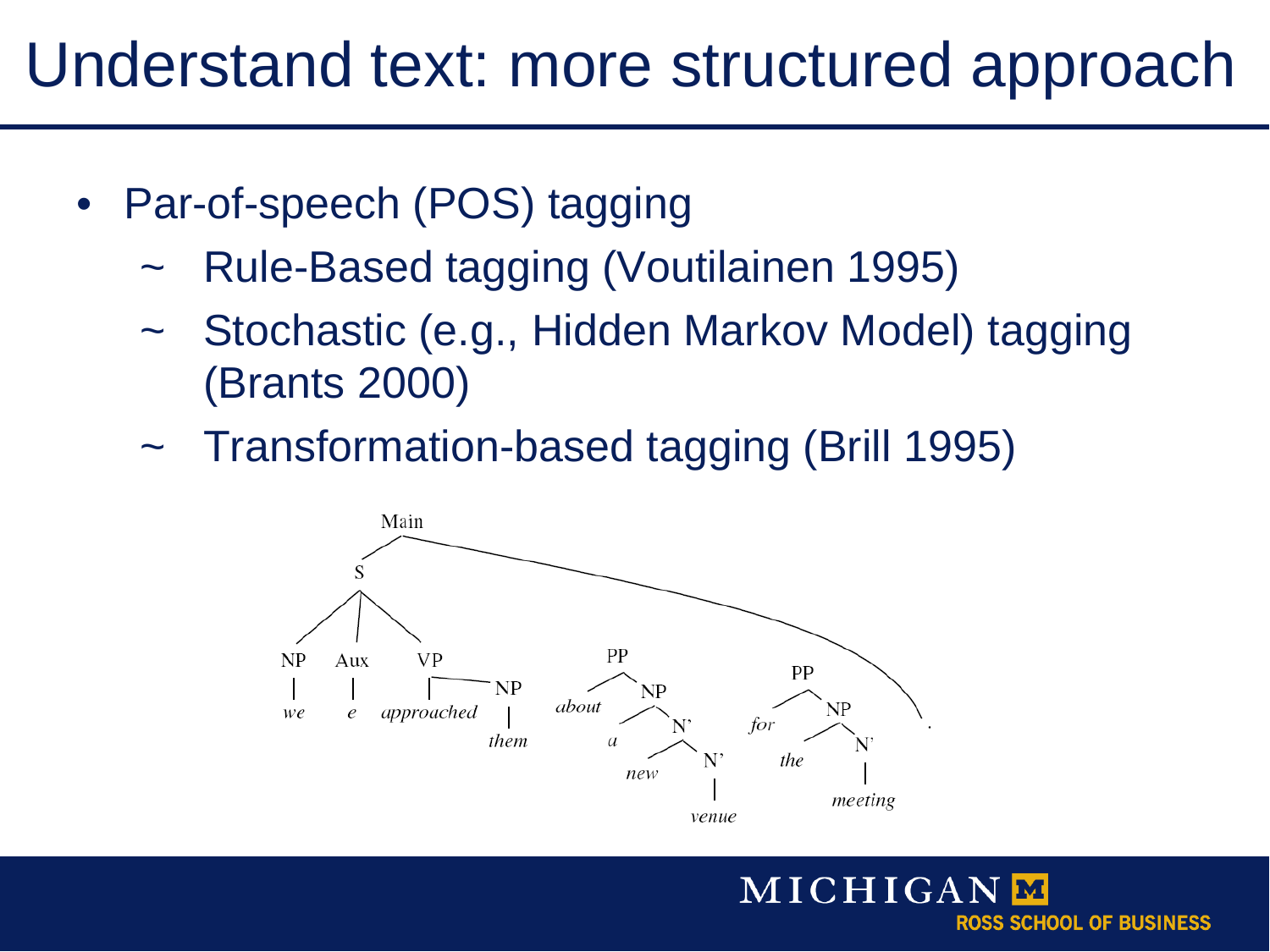## Promising direction

#### **Consolidated Statements of Income**

| (In millions, except per share amounts) | 2009     |
|-----------------------------------------|----------|
| <b>REVENUES</b>                         | \$35,497 |
| UPERAHING EXPENSES:                     |          |
| Salaries and employee benefits          | 13,767   |
| Purchased transportation                | 4,534    |
| Rentals and landing fees                | 2,429    |
| Depreciation and amortization           | 1,975    |
| Fuel                                    | 3,811    |
| Maintenance and repairs                 | 1,898    |
| Impairment and other charges            | 1,204    |
| Other                                   | 5,132    |
|                                         | 34,750   |
| <b>OPERATING INCOME</b>                 | 747      |
| <b>OTHER IMOOME /EVDEMOE\.</b>          |          |

Search for all the sentences that have "sales" or "revenues" as NP, and then extract the VP, ADJP, and ADVP in these sentences for further analysis (e.g., "increase")

MICHIGANM ROSS SCHOOL OF BUSINESS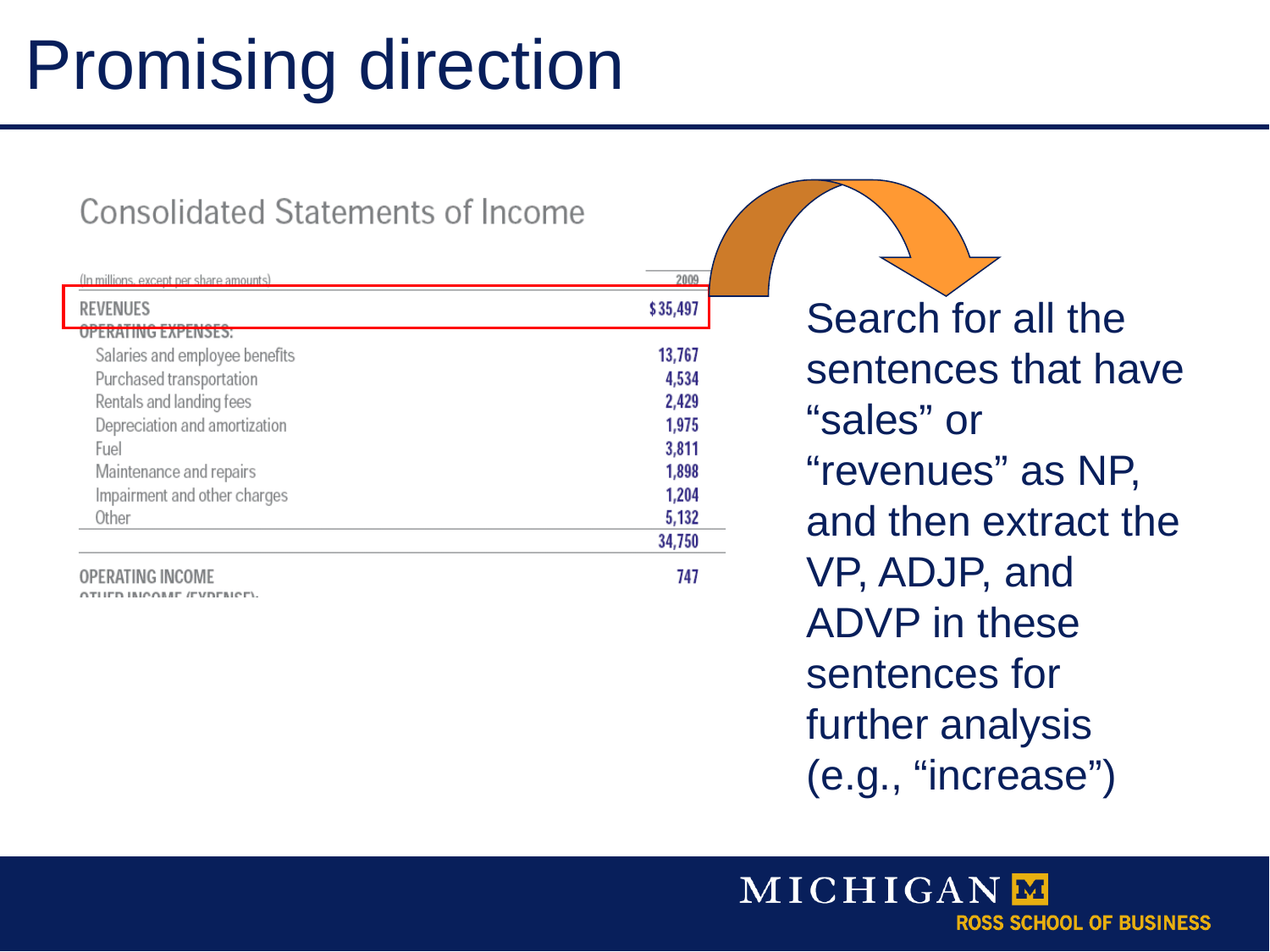#### Textual information as a tool to separate heterogeneous data

• Document classification and clustering



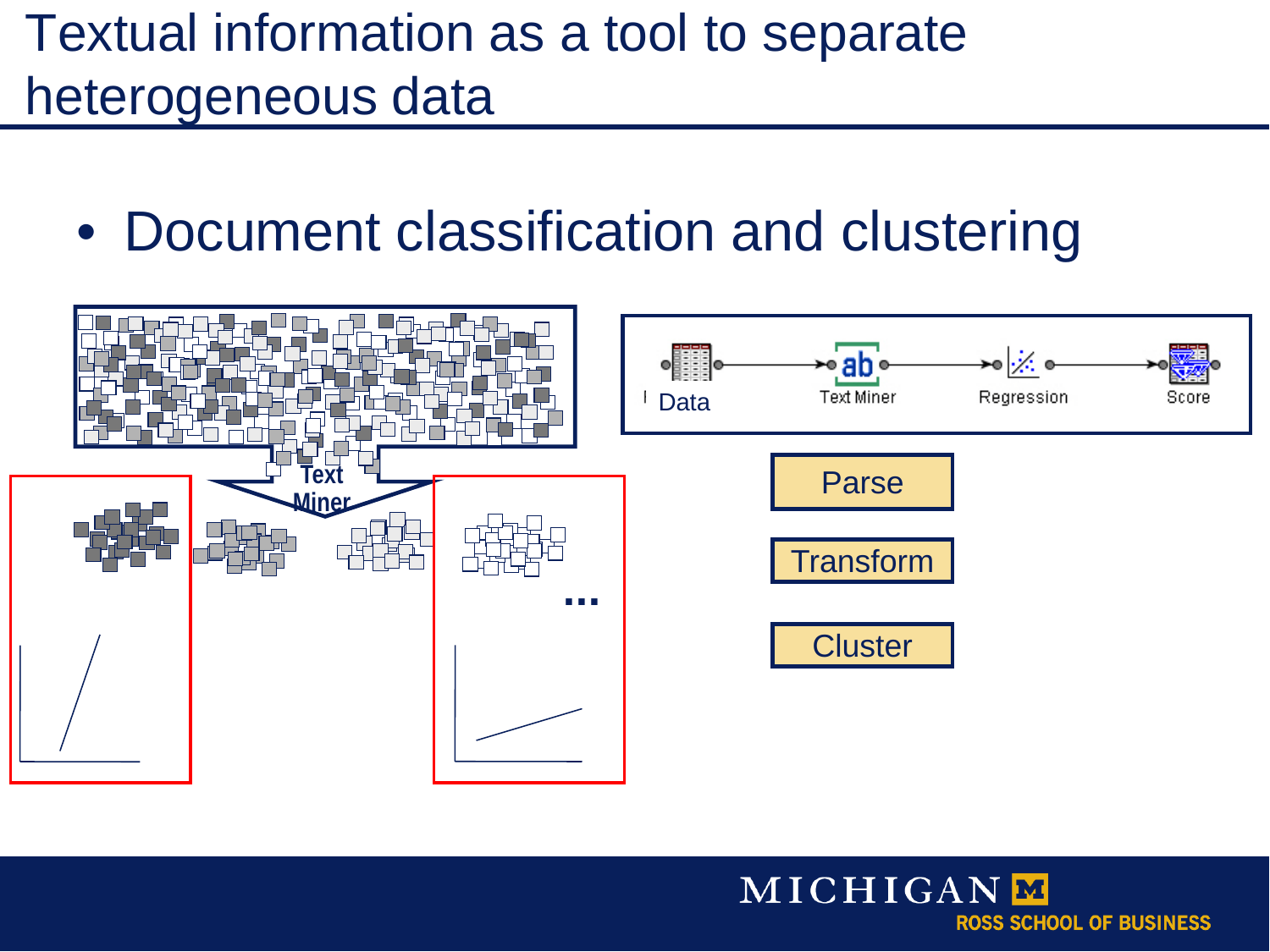### Example

- Document similarity using K-means
	- ~ Over-time comparison
	- ~ Cross-sectional comparison
		- E.g., Revenue recognition policy compared with the same firm last year, with firms in the same industry etc.